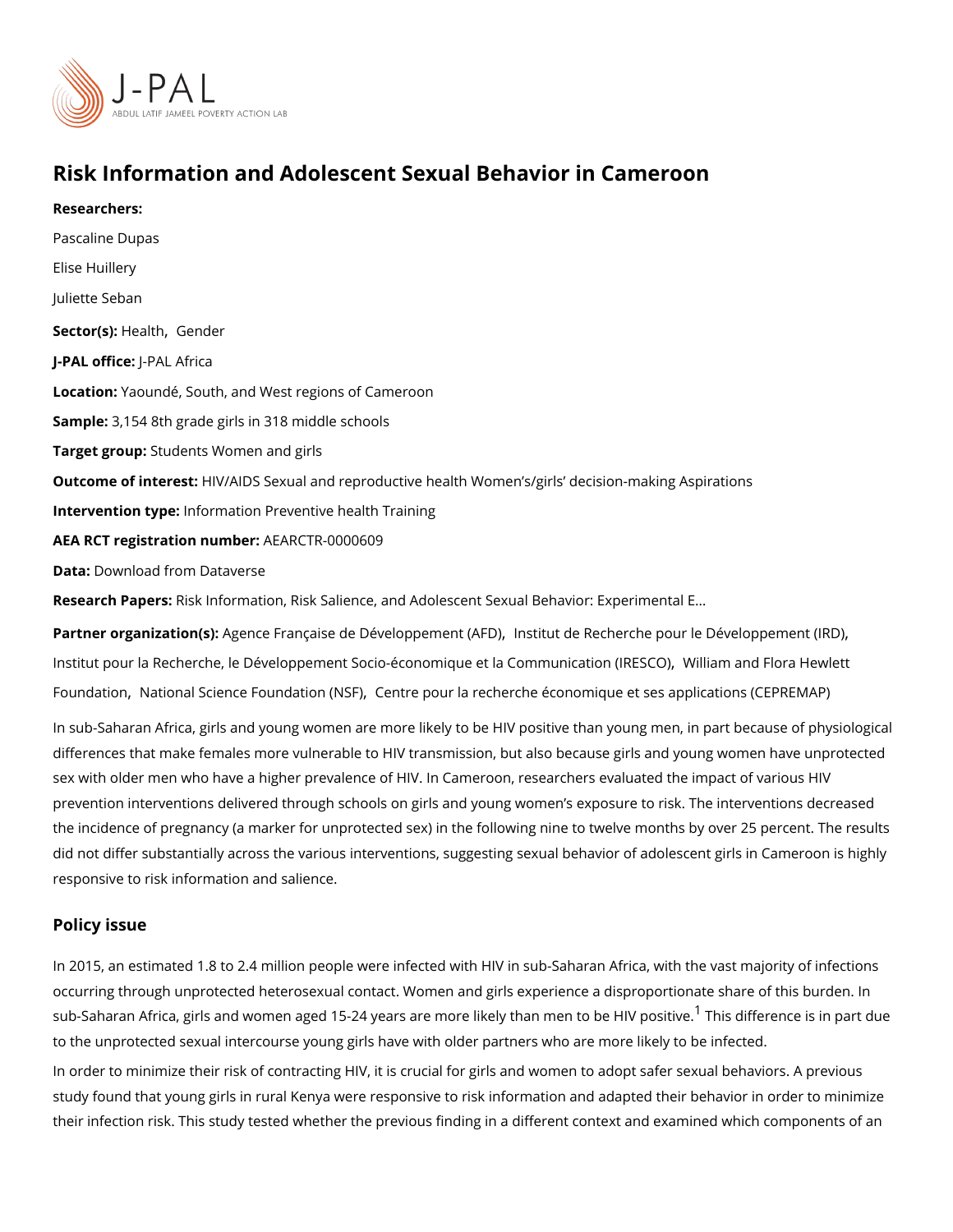information tool were the most effective to reduce risky sexual behavior.

Context of the evaluation

In 2009, at the time of the study, Cameroon was the country with the highest rate of HIV Africa region[,](#page-3-0) at 5.3 percent of the popullation and  $\theta$  and  $\theta$  alence was more than five time girls and women aged 15-24 than among men aged 15-24. This may be partially attributed younger age. In 2006, 14 percent of girls between 15 and 19 years of age had their first s  $C$ amero $\delta$ n.

The study took place in three French-speaking regions of Cameroon: Yaoundé (urban), and

Scene from an educational video to inform students of HIV risk. Photo: IRESCO Juliette Seban

Details of the intervention

Researchers partnered with the Institute for Research, Socio-economic Development and ( school-based HIV prevention interventions for girls in the eighth grade. The design of the dimensions: the content and who delivered the message. The content was delivered either school staff or a one-time visit by external consultants, or impersonally through a one-tin content was ebtahseinc ame s, swanbgiech focused on abstinence, faithfulness, baasni**d e**omed**atr**ivue sei,skormae: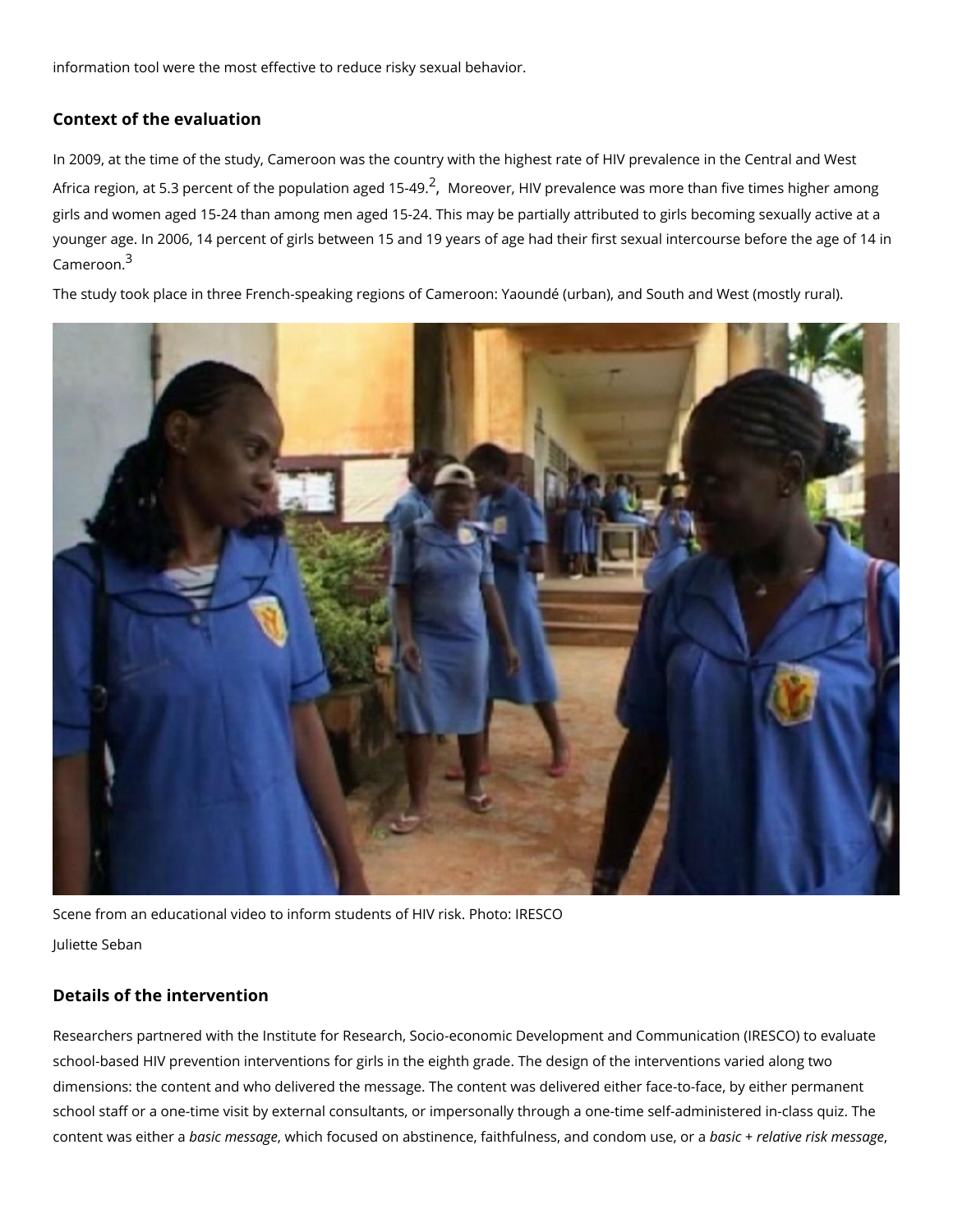which used this same curriculum, but added information on infection rates by sex and age. Specifically, one eighth grade class from each of 318 public schools was randomly assign 1. Basic message by permane One schaft and statish er from each school in this treatment complete focused on how to teach the HIV pre $\vartheta$ eAnfttioem the rtraining, the staff members could hold as their school as they wanted, prioritizing the targeted eighth grade class. Seventy percent 2. Basic message by externAaltroaoin sultant and external professional delivered a single hour-selected eighth grade classes with <sup>[5](#page-3-0)</sup>the basincs mless hagelso showed the two short videos belo

3. Basic + Relative risk message by Ae the airmend, commis alle a external professional delivered a single hourpresentation with the basic message as well as  $^6$  $^6$ theneredoantisvueltainstk anniseos ssenhopewed the longer vi

## 4. No intervention.

In addition, half of the schools in each of the four groups!nweStsars as ni**dd**ou einzh we an siscigneed teoxtenena consultant visited the class at the beginning of the year (before any other intervention) a anonymous in-class quiz that asked about HIV knowledge, the sexual behavior of one s pe pregnancy and HIV infections from unprotected sex, and one s own sexual behavior.

This research design creates eight groups (seven treatments and one comparison) and all effect of Inhelass iQuiezvention alone, the effect of each of the three face-to-face HIV education intervention as whether the in-class quiz augments the effect of subsequent HIV education interventio To measure impacts on HIV knowledge, sexual behavior, and childbearing, researchers ad to the girls in a randomly selected half of the schools, and provided self-administered qu interventions took place January to April 2010, and questionnaires were conducted nine to questionnaires measured the girls exposure to HIV education, their knowledge about HIV reported sexual behavior, and childbearing.

## Results and policy lessons

The HIV prevention programs reduced the incidence of pregnancy in the following nine to results did not differ substantially across the individuals exposed to the various programs In-Class. Quiz

Knowledge and HIV PrevTelmetion tePhanen stions increased the belief that condoms are very effed increased the likelihood that girls reported one rather than multiple strategies they plann that they helped girls focus on a concrete HIV prevention plan. They increasingly reported

Sexual Behatieo interventions led girls to report a more pronounced decrease in unprotecte in overall sexual activity. They did not, however, impact the age of partner that girls chos

Pregnant by: interventions reduced the likelihood of having started childbearing within one 4.6 percentage points, from an average of 9.5 percent in the comparison glroupd as 20 ution 4. alone had an effect comparable to those of the HIV education programs, implying that bei behavioral change. However, there was not a further reduction from combining the quiz wi suggesting that the quiz could substitute for more intensive education programs.

Urban vs. Rural Ampoafcthe impacts were concentrated in rural areas. Presumably in urban more exposure to information and experienced lower rates of unwanted pregnancy, and wo